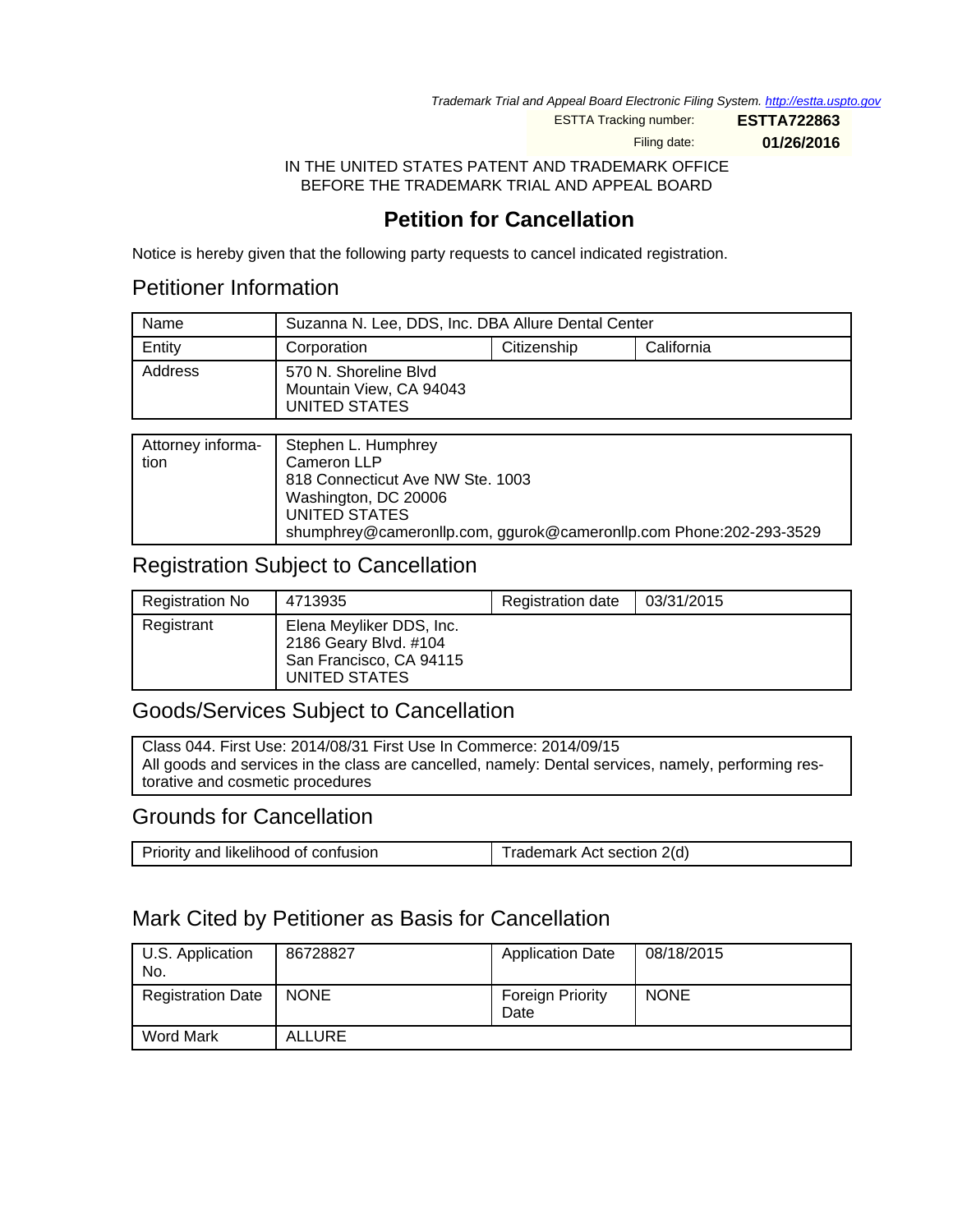| Design Mark            | LLURE                                                                                                                                                                                                                                                                                                                                                                                                                                                                                                                                      |
|------------------------|--------------------------------------------------------------------------------------------------------------------------------------------------------------------------------------------------------------------------------------------------------------------------------------------------------------------------------------------------------------------------------------------------------------------------------------------------------------------------------------------------------------------------------------------|
| Description of<br>Mark | <b>NONE</b>                                                                                                                                                                                                                                                                                                                                                                                                                                                                                                                                |
| Goods/Services         | Class 044, First use: First Use: 1999/12/31 First Use In Commerce: 1999/12/31<br>Dental services, namely, performing restorative and cosmetic procedures; oral<br>surgery and dental implant services; providing a website featuring information<br>for patients in the field of dental health; dental hygiene services; dental consulta-<br>tions; orthodontic services; pediatricdentistry; dentist services; periodontal ther-<br>apy and surgery services; endodontics services; laser dental services; sedation<br>dentistry services |

| Attachments | 86728827#TMSN.png(bytes)<br>Allure Petition to Cancel.pdf(219496 bytes) |
|-------------|-------------------------------------------------------------------------|
|-------------|-------------------------------------------------------------------------|

# **Certificate of Service**

The undersigned hereby certifies that a copy of this paper has been served upon all parties, at their address record by First Class Mail on this date.

| Signature | /Stephen L. Humphrey/ |
|-----------|-----------------------|
| Name      | Stephen L. Humphrey   |
| Date      | 01/26/2016            |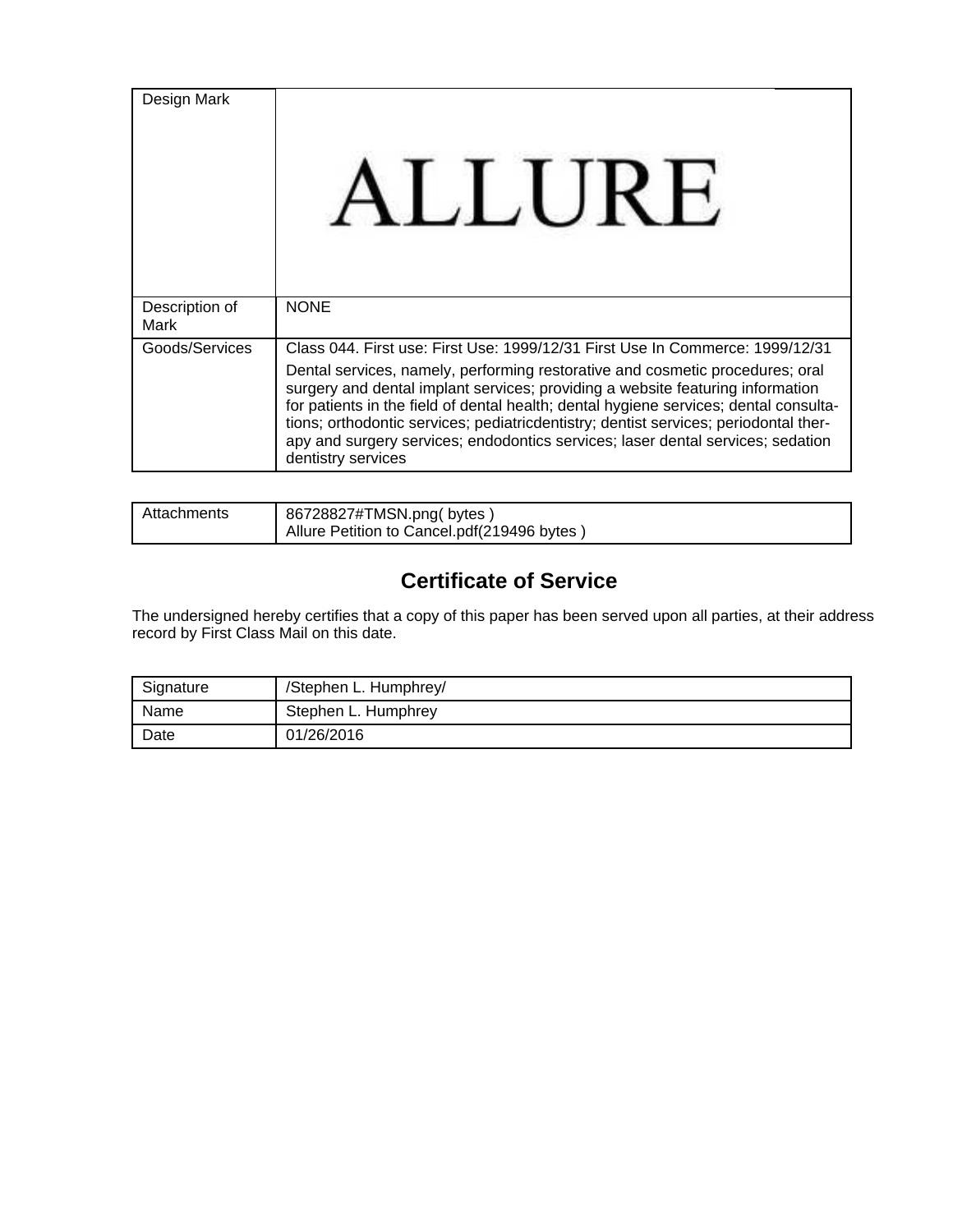#### **IN THE UNITED STATES PATENT AND TRADEMARK OFFICE BEFORE THE TRADEMARK TRIAL AND APPEAL BOARD**

In re Registration No. 4,713,935 Mark: **ALLURE DENTAL** Issued: March 31, 2015

**Suzanna N. Lee, DDS, Inc. DBA Allure Dental Center,**  *Petitioner,* 

**v.**

**Elena Meyliker DDS, Inc. DBA Allure Dental,**  *Registrant.* 

**Cancellation No. \_\_\_\_\_\_\_\_\_\_\_\_\_** 

### **PETITION FOR CANCELLATION**

Petitioner, Suzanna N. Lee, DDS, Inc. DBA Allure Dental Center, pursuant to 15 U.S.C. §§ 1064, 1068, 37 C.F.R. § 2.111(b) and TBMP § 309.03(c), hereby petitions to cancel Registration No. 4,713,935 for the mark ALLURE DENTAL (the "Registered Mark") and as grounds therefor states as follows:

1. Petitioner is a California corporation having a place of business at 570 N. Shoreline Blvd., Mountain View, California.

2. According to records of the USPTO, the Registered Mark is owned by Elena Meyliker DDS, Inc. DBA Allure Dental, a California corporation with a place of business at 2186 Geary Blvd. #104, San Francisco, California. Details concerning the Registered Mark, according to USPTO records, are as follows:

| Mark:                  | <b>ALLURE DENTAL</b>                                                                   |
|------------------------|----------------------------------------------------------------------------------------|
| Services:              | Dental services, namely, performing restorative<br>and cosmetic procedures. (Class 44) |
| Filed:                 | March 29, 2014                                                                         |
| Registered:            | March 31, 2015                                                                         |
| First Use in Commerce: | September 14, 2014                                                                     |

3. Petitioner is actively engaged in the business of providing dental, orthodontic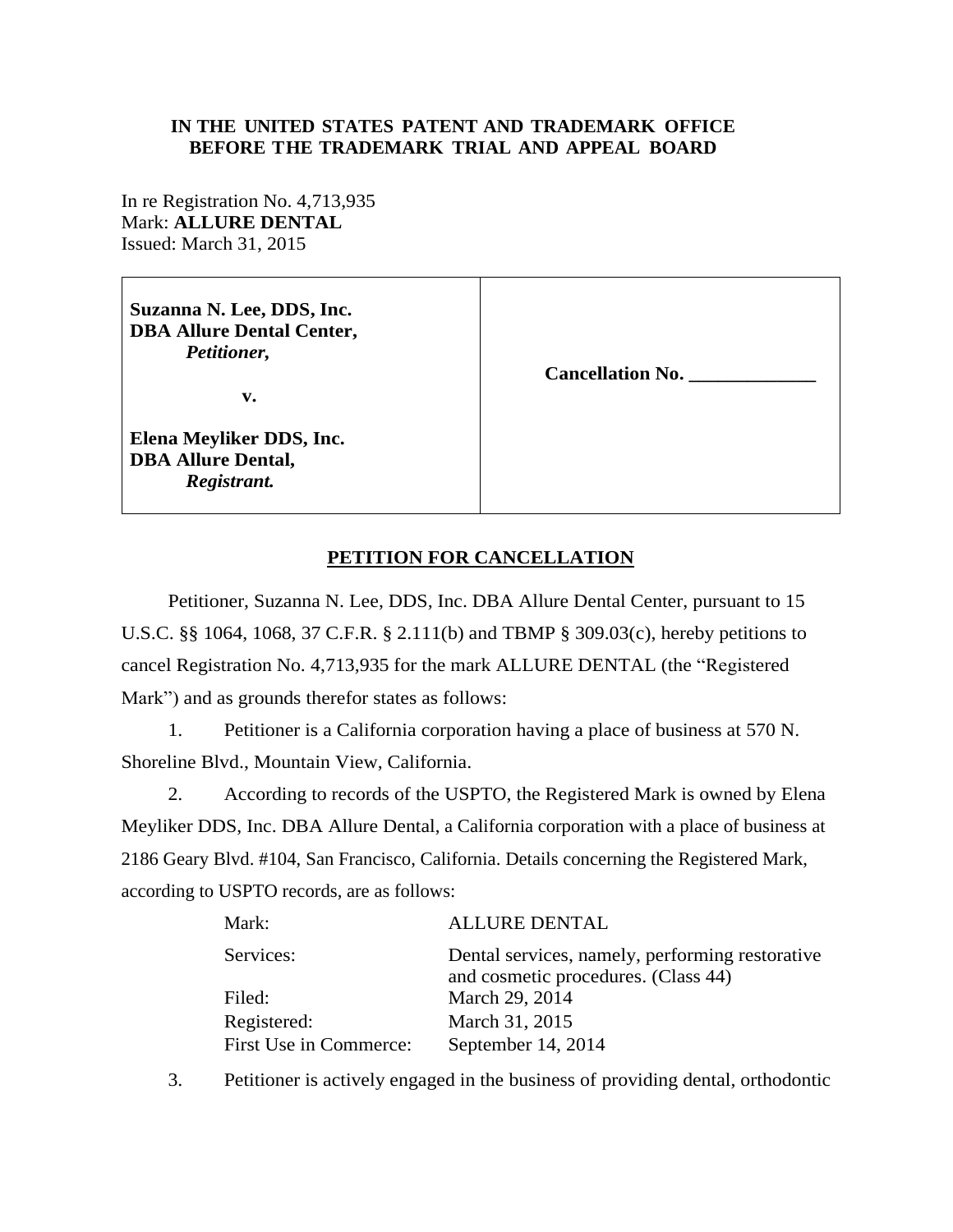and related services. Petitioner has used the mark ALLURE to identify its services continuously since at least as early as December 31, 1999.

4. Petitioner is the owner of U.S. Trademark Application Serial No. 86728827 filed on August 18, 2015 to register the mark ALLURE in connection with providing "Dental services, namely, performing restorative and cosmetic procedures; oral surgery and dental implant services; providing a website featuring information for patients in the field of dental health; dental hygiene services; dental consultations; orthodontic services; pediatric dentistry; dentist services; periodontal therapy and surgery services; endodontics services; laser dental services; sedation dentistry services." in International Class 44.

5. Petitioner has been damaged and will continue to be damaged by the registration of the Registered Mark because Petitioner's mark has been refused registration under 15 U.S.C. § 1052(d) due to a likelihood of confusion with the Registered Mark.

6. Petitioner has continuously used the ALLURE mark in commerce since at least as early as 1999 in connection with providing various dental and related services as identified in its application. Petitioner has built significant goodwill and name recognition around its ALLURE mark and is well known for its wide range of high quality dental services and specialty cosmetic procedures. Petitioner has provided its services to patients in California, including patients residing in and around San Francisco, and to patients residing in other states outside of California, since a date prior to the date Registrant filed its application to register the mark ALLURE DENTAL based on its intent to use the mark for dental services. Thus, Petitioner acquired common law rights in the ALLURE mark long before Registrant filed its application or began to use the mark, and has not abandoned those rights.

7. According to USPTO records, Registrant did not begin to use the ALLURE mark in commerce until September, 2014, approximately fifteen years after Petitioner began to use the mark.

8. The Registered Mark so resembles the mark that Petitioner has previously used and continues to use in connection with dental services as to be likely to cause confusion, mistake, or deception in violation of 15 U.S.C. 1052(d) by causing the public to believe that Registrant's services originate from or are affiliated with Petitioner.

9. As Petitioner's attempt to register its ALLURE mark has been and will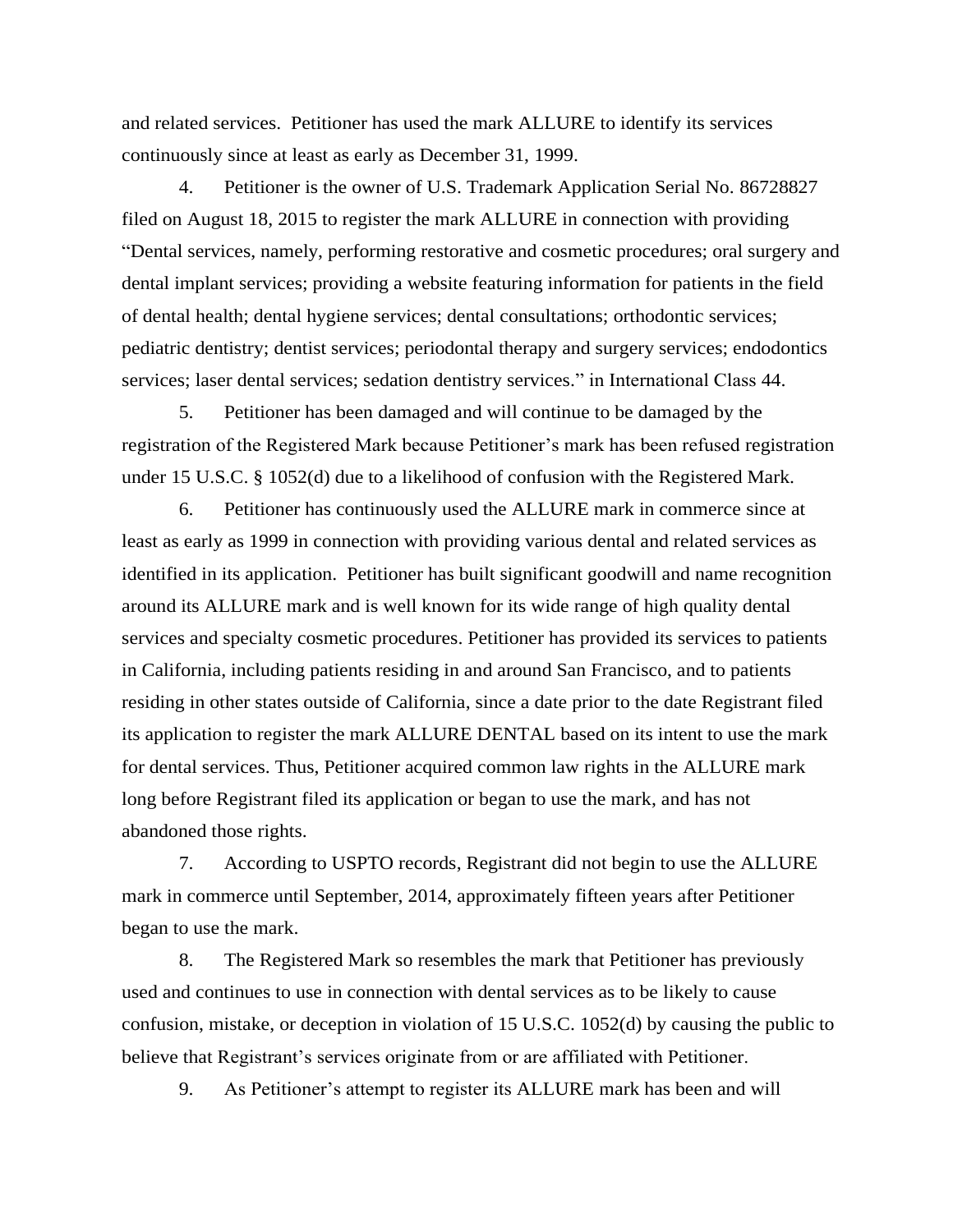continue to be blocked by the continued registration of the Registered Mark, and as Petitioner believes and alleges that Petitioner has prior rights in the ALLURE mark as used in connection with dental services, Registrant is not entitled to continued registration of the Registered Mark and said registration should be canceled.

10. Petitioner reserves the right to amend this Petition to include other allegations and claims in the event that discovery of other information indicates that such additional allegations and claims may be warranted and appropriate.

**WHEREFORE**, Petitioner requests that U.S. Registration No. 4,713,935 be canceled and that this Petition for Cancellation be sustained in favor of Petitioner.

Dated: January 26, 2016 Respectfully Submitted,

Cameron LLP

By: /Stephen L. Humphrey/ Stephen L. Humphrey (202) 293-3529 shumphrey@CameronLLP.com Galina Gurok 202-293-3555 [ggurok@](mailto:rea@taylorrealaw.com)CameronLLP.com 818 Connecticut Ave, Suite 1003 Washington, DC 20006 Fax: (202) 293-1877

Attorneys for Petitioner, Suzanna N. Lee, DDS Inc. DBA Allure Dental Center